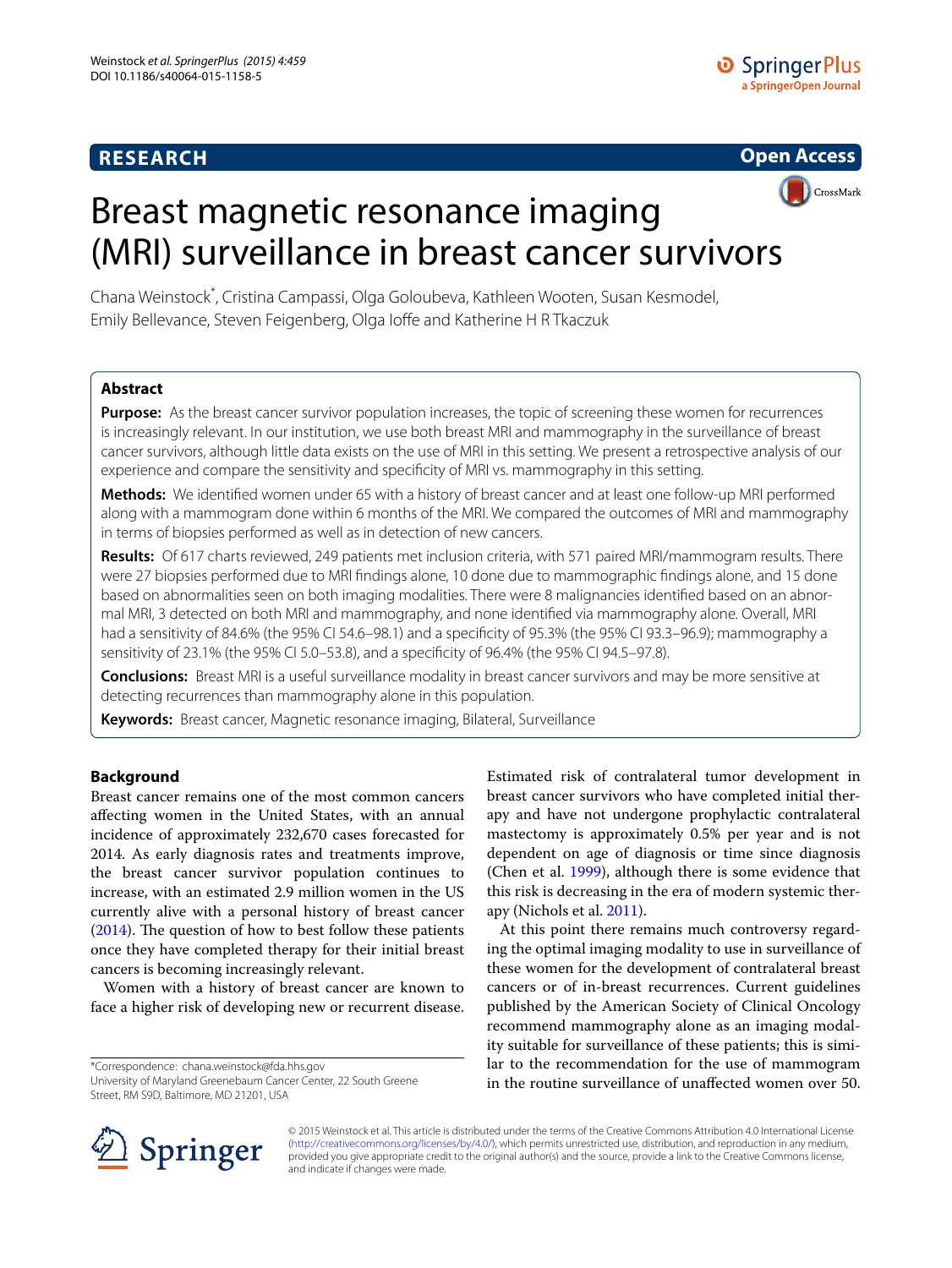No other imaging modality, including breast magnetic resonance imaging (MRI), was thought to have sufficient evidence to justify inclusion in the recommended surveillance of breast cancer survivors (Khatcheressian et al. [2012](#page-6-2)). NCCN guidelines similarly recommend annual mammography as the mainstay of surveillance for these patients ([2014](#page-6-3)).

When stating that MRI is not recommended in surveillance of breast cancer survivors it is useful to examine the evidence base for the use of the recommended surveillance mode, i.e. mammography. In actuality, there is no randomized clinical trial that examines the impact on breast cancer mortality achieved via the use of annual mammography, as recommended, in breast cancer survivors. While there is some suggestion of benefit based on systematic review of small data sets (Robertson et al. [2011](#page-7-1)), the use of mammography in the breast cancer survivor cohort is partially based on extrapolation of likely benefit from trials of population screening which have demonstrated a reduction breast cancer mortality (Houssami and Ciatto [2010\)](#page-6-4).

Extrapolating data on benefit from population studies is problematic since breast cancer survivors may differ in several important ways from the population at large. Namely, breast cancer survivors tend to be younger, with approximately 20% of all new cases in the U.S. diagnosed in women under 50 ([2014\)](#page-6-5). In most primary screening studies, the reduction in mortality conferred by screening mammography was less for women ages 40–49 than for women over age 50 (Humphrey et al. [2002](#page-6-6)). Young women tend to have dense breasts, thus decreasing mammographic sensitivity (Wolfe [1976;](#page-7-2) Carney et al. [2003\)](#page-6-7). Additionally, risk factors that played a role in the development of first cancers, whether they are environmental or genetic or a combination of the two, are still relevant in raising the risk that breast cancer survivors face in developing new or recurrent cancers. There are also risks of local recurrence of treated breast tumors that the general population does not face.

For all of the above reasons, breast cancer survivors tend to be at a higher baseline risk of tumor occurrence, and screening recommendations that apply to the general population may not be adequate. In fact, systematic review of the literature in the retrospective setting indicates that when recurrent or new breast cancers are detected in patients who have a history of breast cancer, they may be detected via methods other than mammography. Previous studies have reported that 50–72% of ipsilateral recurrences (Orel et al. [1992](#page-7-3); Grosse et al. [1997](#page-6-8); Ashkanani et al. [2001;](#page-6-9) Joseph et al. [1998\)](#page-6-10) and 37–80% of contralateral new primaries (de la Rochefordière et al. [1996](#page-6-11); Kollias et al. [2000](#page-6-12); Hill-Kayser et al. [2006](#page-6-13); Robinson et al. [2007](#page-7-4); Weinstock et al. [2012\)](#page-7-5) are mammographically-detected.

The empiric use of MRI as an adjunct to mammography for surveillance of breast cancer survivors (Wernli et al. [2014\)](#page-7-6) is also an extrapolation, based on data obtained via the use of this imaging modality in other high-risk patient populations, such as in the screening of BRCA1 and BRCA2 mutation carriers (Kuhl et al. [2005](#page-6-14); Warner et al. [2004](#page-7-7); Kriege et al. [2004](#page-6-15); Leach et al. [2005](#page-6-16); Lehman et al. [2005\)](#page-7-8). In this setting, MRI has proven to be useful in detecting what appear to mammographicallyoccult cancers, and is in fact recommended for routine screening of these patients as a result  $(2014)$  $(2014)$ . There is data demonstrating clinical utility and high cancer detection rate in the use of MRI in this setting in a formalized, population-based screening program (Chiarelli et al. [2014](#page-6-17)). Conversely, there has been recent evidence that the use of MRI in another setting; i.e. in the preoperative imaging of the affected and contralateral breast in newlydiagnosed patients, may be less useful than originally thought in terms of its effect on local or distal recurrence risks (Houssami et al. [2014\)](#page-6-18).

In view of the uncertainty of the utility of breast MRI in those with a personal history of breast cancer, and in light of the paucity of published data on what is becoming an ever-enlarging cohort of patients, we felt that a review of our institutional data would be useful to add to the literature on the subject. At our institution we have been using MRI since 2005 as an adjunct to mammography in surveillance of these patients. We therefore present a review of our experience at the University of Maryland Medical Center in the use of MRI in screening women with a personal history of breast cancer. Our study aimed to compare the detection rate of ipsilateral recurrences and/ or of contralateral new primaries in breast cancer survivors under 65 screened at our institution using MRI as an adjunct to mammography. We also aimed to compare the false-positive rate of surveillance MRI in this cohort to that of mammography, as well as to determine the rate of additional biopsies necessitated by the addition of MRI to routine mammography.

#### **Methods**

After approval was obtained by the institutional review board, we identified all consecutive breast MRIs performed at the University of Maryland Medical Center from January 1, 2005 through December 31, 2011. We used chart reviews of electronic medical records for each patient with a history of breast cancer to retrospectively identify asymptomatic breast cancer survivors imaged with breast MRI within 6 months of a mammogram,. We excluded MRIs done at presentation or within 11 months of initial cancer diagnosis. We excluded patients with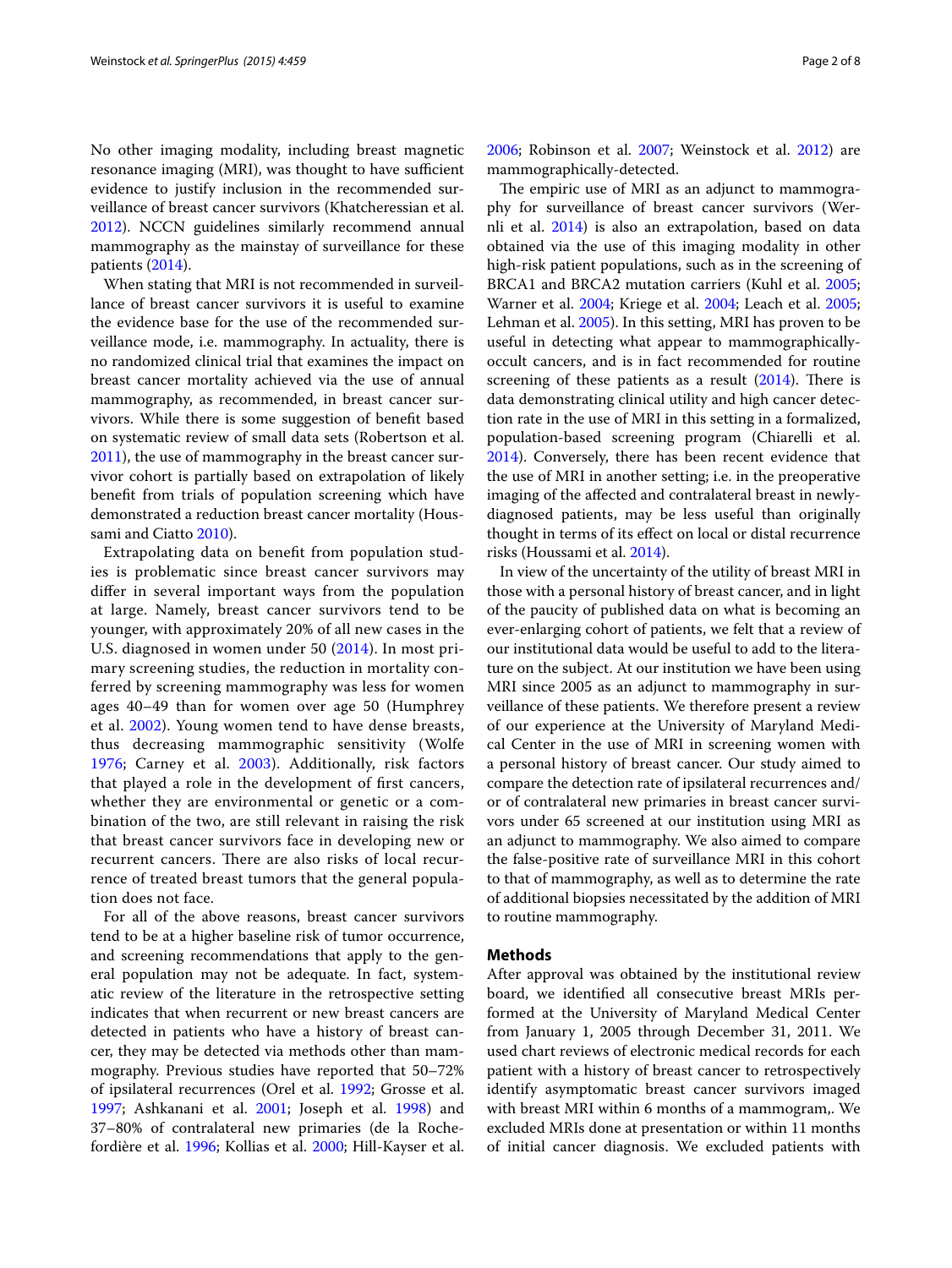stage IV disease and patients with imaging performed for diagnostic purposes for abnormal clinical findings. Additionally excluded were patients who had undergone bilateral mastectomy and those who were known BRCA1 or BRCA2 mutation carriers. Lastly, we excluded all MRIs done on those with a history of high-risk breast lesions only, such as lobular carcinoma in situ (LCIS), and studies done on patients above age 65. Male patients were also excluded.

Once appropriate MRI/mammography pairs were identified, we conducted a chart review of the electronic medical records of identified patients to further obtain clinical data. Patient's on-study characteristics included patient age, race, stage at original diagnosis, as well as type of original surgery performed (mastectomy vs. lumpectomy), TNM stage of original tumor, and ER/ PR and Her-2 status of original tumors. We then looked at data on each MRI and mammography performed in follow-up for each patient and recorded data on the date of each study and the Breast Imaging Reporting and Data System (BI-RADS) (D'Orsi et al. [2003](#page-6-19)) score assigned each study by the reading radiologist.

All mammograms were performed on Hologic equipment, which was digital after 2007, and included initial standard CC and MLO views of each breast or the unilateral remaining breast if the patient had unilateral mastectomy without reconstruction. All mammograms were performed on equipment accredited by the America College of Radiology and meets the requirements for technical parameters and image quality mandated by the Mammography Quality Standard Act of the Food and Drug Administration. All mammograms were interpreted by a fellowship trained breast imager with 2–10 years of experience. Additional supplemental views and/or ultrasounds were performed for as deemed appropriate by the interpreting radiologists.

Breast MRI was performed on a 1.5 or 3 T commercially available system (Siemens) using a dedicated surface breast coil. The breast MRI protocol included a localizing sequence followed by an axial T1 nonfat suppressed sequence (TR  $=$  7 ms, TE  $=$  2.5 ms) and an axial STIR sequence (TR =  $4000$  ms, TE =  $43$  ms). Contrast enhanced dynamic imaging included a series of axial gradient echo T1 with fat suppression obtained prior to and following intravenous administration of gadolinium contrast. The three post-contrast dynamic series were obtained at 1, 2, and 6 min. Between the second and third time points, an additional high resolution axial T1 with fat suppression was acquired. The dynamic sequence used TR, 3.9 ms; TE, 1.8 ms; and a flip angle, 10°, slice thickness of 1.2 mm with no gap, a matrix of  $448 \times 358$ ; and a field of view of 32–40 cm depending on the breast size. Sequence acquisition time was 1 min and 2 s. The high resolution interview sequence used TR, 4.1 ms; TE, 1.9 ms; and flip angle, 10°, slice thickness of 0.8 mm with no gap, a matrix of  $448 \times 448$ , and a field of view of 32–40 cm depending on the breast size, the sequence acquisition time was 3 min and 1 s. Unilateral sagittal T2 W series of the right and left breast were also obtained. Total imaging time was approximately 30 min.

Post-processing included Maximum Intensity Projection (MIP) with and without subtraction, and subtracted images obtained by subtracting the dynamic series of theunenhanced images from the first post-contrast. Interpretation was supplemented with Dynacad and Aegis Sentinel software prior to and after 2010, respectively, for further characterization of lesion kinetics.

We reviewed imaging reports for the negative MRIs and mammograms, and BI-RADS score was recorded for each study. Cases with suspicious imaging findings which led to biopsy were retrospectively reviewed in blinded fashion by a fellowship trained breast imager with greater than 10 years of experience. The side, location, number and features of the suspicious imaging findings were recorded according to BI-RADS lexicon. In addition to the breast findings, axillary and extramammary findings were recorded.

Biopsies of BI-RADS 4 and 5 MRIs were performed by a board certified fellowship trained breast radiologist via imaging guided biopsy or by a board certified breast surgeon. The biopsy modality and whether ipsilateral or contralateral to the side of initial breast cancer was recorded for every biopsied lesion. Pathology was reviewed by a board certified pathologist and results were recorded. For malignancies, histology, grade, and staging were recorded. After determining the total number of benign, high risk, and malignant biopsy results, these results were correlated with whether the suspicious findings were detected on MRI, mammogram, or both. In case of ambiguity, review of pathological specimens was retrospectively undertaken by a breast pathologist. Interval cancers detected by physical exam in patients with negative imaging were also recorded.

Once the above data was collected for each patient, sensitivity and specificity were calculated for each modality; mammogram and MRI individually, as well as mammogram combined with MRI. For patients with more than one biopsy, which resulted from a single positive MRI/mammogram pair, all of the biopsies were included in the analysis. For patients with more than one positive MRI/mammogram pair, the second set of exams in the subsequent years and any resulting biopsies were excluded from the analysis so as not to over-represent any single patient in the sample. We then compared the outcome of MRI and mammography in terms of biopsies performed as well as in detection of new cancers.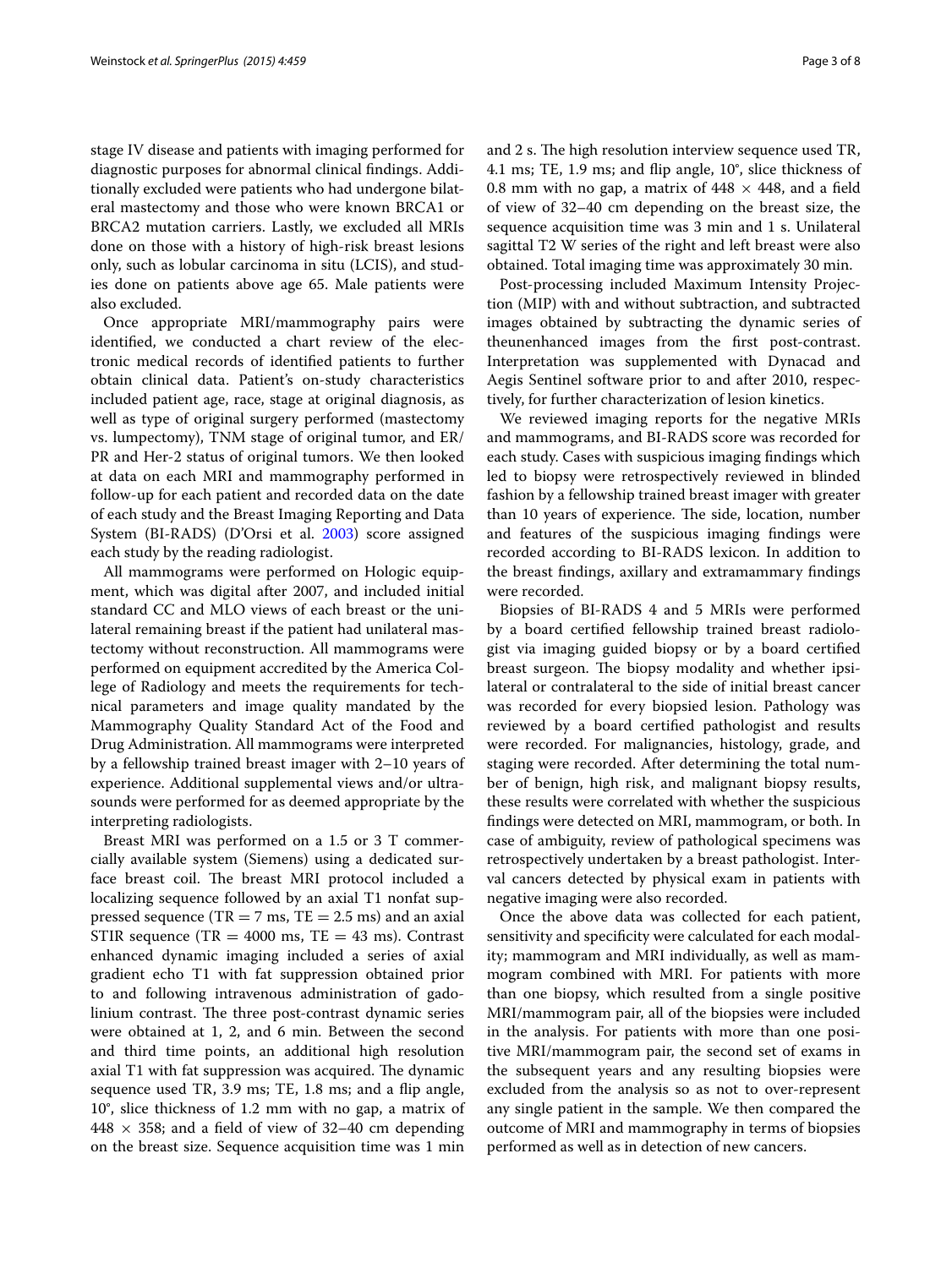The following definitions were used for study parameters: True positive (TP) scans were those in which a breast lesion was histologically proven to be an invasive breast cancer or a ductal carcinoma in situ (DCIS). True negative (TN) scans were those without a suspicious lesion seen on imaging and no breast cancer was diagnosed in the next 12 months. False negative (FN) scans were those that did not detect a suspicious breast lesion, but a breast cancer was detected in the following 12 months. False positive (FP) scans were those that resulted in biopsy that was subsequently benign. Sensitivity (Se) was defined as  $TPR = TP/(TP + FN)$ , and specificity (Sp) was defined as  $TNR = TN/$  $(TN + FP)$ .

#### **Results**

Of 617 consecutive charts reviewed for patients who underwent MRI at the University of Maryland between 2005 and 2011, 249 patients met inclusion criteria, 124 (49.6%) of whom were African-American. Patient characteristics are presented in Table [1.](#page-3-0) There were 368 patients found ineligible for study inclusion. Reasons for exclusion are presented in Table [2](#page-4-0). There were a total of 571 paired MRI/mammogram results included in our analysis; a median of 2.29 per patient (range 1–6). There were 52 biopsies performed in 43 of the 249 patients in the study (17%) as a result of abnormalities detected on imaging.

Overall, 11 patients were diagnosed with malignancy. All 11 malignancies were seen on MRI and 3 were also seen on mammogram. No cancers were detected via mammography alone. Biopsies were done based on abnormalities detected on both MRI and mammography in 15 cases; 20% were malignant ( $n = 3$ ). There were 27 biopsies done based on abnormalities detected on MRI alone; 30% of the results  $(n = 8)$  were malignant. These 8 cancers were detected based on MRI findings and were mammographically occult. There were 10 biopsies performed based on abnormalities detected via mammography alone; the results of all of these biopsies were benign.

The results of the abnormal imaging findings included 47 breast lesions, 4 abnormal axillary lymph nodes, and 1 lung mass. Pathology was obtained in these cases using imaging-guided core needle biopsy  $(n = 30)$  and/ or surgical biopsy ( $n = 22$ ). Twelve malignant lesions were detected in 11 of 249 patients overall, at a rate of 4.4%. The 11 cancers detected are described in Table [3](#page-4-1), and included 10 breast cancers, 1 metastatic axillary lymph node and 1 isolated lung metastasis. One patient had two in-breast lesions simultaneously detected on the same MRI. Overall, 92% of recurrences were early-stage (Stage 0 or Stage I) disease. Of the 10 in-breast lesions, 50% ( $n = 5$ ) were ipsilateral recurrences in patients who had undergone breast-conserving therapy  $(n = 3)$  or

## <span id="page-3-0"></span>**Table 1 Patients' on-study characteristics (N = 249)**

| <b>Ethnicity</b>        | N         | %     |
|-------------------------|-----------|-------|
| Caucasian               | 110       | 44.2  |
| African American        | 123       | 49.4  |
| American Indian         | 3         | 1.2   |
| Hispanic                | 3         | 1.2   |
| Asian                   | 5         | 2.0   |
| Other                   | 5         | 2.0   |
| Age at diagnosis, years |           |       |
| Median                  | 46        |       |
| Range                   | $25 - 64$ |       |
| Gender                  |           |       |
| Female                  | 249       | 100.0 |
| Surgery                 |           |       |
| Lumpectomy              | 137       | 55.0  |
| Mastectomy              | 109       | 43.4  |
| Unknown                 | 4         | 1.6   |
| Chemotherapy            |           |       |
| Yes                     | 135       | 54.2  |
| No                      | 97        | 39.0  |
| Unknown                 | 17        | 6.8   |
| Radiation               |           |       |
| Yes                     | 157       | 63.1  |
| No                      | 78        | 31.3  |
| Unknown                 | 14        | 5.6   |
| Hormone therapy         |           |       |
| Yes                     | 152       | 61.0  |
| No                      | 74        | 29.7  |
| Unknown                 | 23        | 9.2   |
| Stage                   |           |       |
| $\mathbf 0$             | 50        | 20.1  |
| 1                       | 84        | 33.7  |
| 2                       | 69        | 27.7  |
| 3                       | 39        | 15.7  |
| Unknown                 | 7         | 2.8   |
| ER                      |           |       |
| $ER-$                   | 45        | 18.1  |
| $ER+$                   | 144       | 57.8  |
| Unknown                 | 60        | 24.1  |
| PR                      |           |       |
| PR-                     | 60        | 24.1  |
| PR+                     | 119       | 47.8  |
| Unknown                 | 70        | 28.1  |
| HER2                    |           |       |
| HER2-                   | 103       | 41.4  |
| HER2+                   | 27        | 10.8  |
| Unknown                 | 119       | 47.8  |

mastectomy ( $n = 2$ ) and 50% ( $n = 5$ ) represented contralateral new primaries in patients with prior breast conserving therapy  $(n = 2)$  or mastectomy  $(n = 3)$ .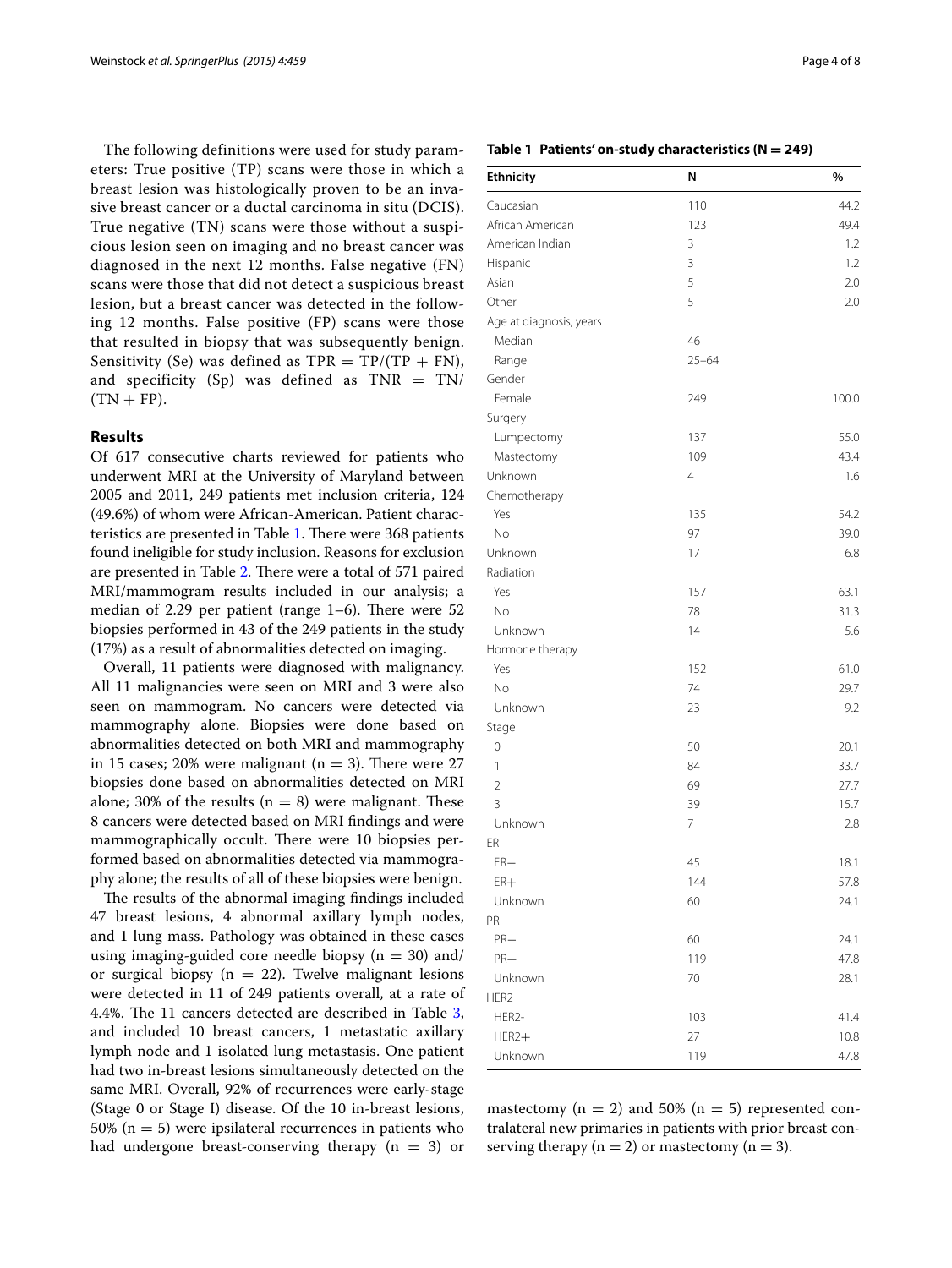### <span id="page-4-0"></span>**Table 2 Reason for study exclusion**

| Reason for study exclusion                                            | <b>Number</b><br>$(total = 386)$ |
|-----------------------------------------------------------------------|----------------------------------|
| $P_+ > 65$                                                            | 91                               |
| MRI done at diagnosis only                                            | 60                               |
| No mammographic correlate                                             | 56                               |
| Hx of high-risk abnormality such as LCIS/atypical<br>hyperplasia only | 28                               |
| Known metastatic or recurrent disease                                 | 11                               |
| BRCA1 or BRCA2 mutation carrier, Li Fraumeni                          | 5                                |
| MRI done <11 months after initial diagnosis                           | 4                                |
| Male patient                                                          | 4                                |
| Other, including no personal breast cancer history                    | 127                              |
|                                                                       |                                  |

Only three of the detected cancers occurred in patients under fifty at the time of follow-up imaging. The median age of patients with recurrences detected in our study was 58.8 (range 44–65). The tumors recurred at a median of 8.6 years following diagnosis of the original cancers (range 2–20). Two of the cancers detected were in the breast remnants of patients who had undergone mastectomy previously. There were two known patients (0.8%) in the study with documented normal MRI and mammograms at our center who were known to have developed interval breast cancers within 6 months of screening, both with stage I disease.

The overall sensitivity and specificity data for MRI and mammography were counted for each round of

<span id="page-4-1"></span>

|  | Table 3 Patient characteristics of screen detected cancers |
|--|------------------------------------------------------------|
|  |                                                            |

screening, with an aggregate total calculated for all screening rounds (Table [4\)](#page-4-2). This total includes data from all 571 screens included in the data set. Overall, MRI had a sensitivity of 84.6% (the 95% CI 54.6–98.1) and a specificity of 95.3 (the 95% CI 93.3–96.9). In comparison, mammography had a sensitivity of 23.1% (the 95% CI 5.0–53.8), and a specificity of 96.4% (the 95% CI 94.5–97.8).

## **Discussion**

Review of our institutional experience since the mid-2000's in screening breast cancer survivors using MRI as an adjunct to mammography reveals that this imaging modality appears to have been useful in detecting early in-breast recurrences and/or contralateral primaries that might otherwise not have been detected at this early stage. In total, 7 of 10, or 70%, of screen-detected early cancers were mammographically-occult. It is interesting to consider these findings in light of the lack of official guidelines in favor or against MRI in this; following the recommendation to use mammography alone may have potentially missed these early cancers.

There is still a paucity of published data to support the use of MRI in this population; however there has been emerging retrospective, single-institution data that supports what we found at the University of Maryland, i.e. that MRI tends to detect early-stage tumors that may not have been discovered using mammogram alone. These studies are reviewed below (Table [5](#page-5-0)) (Liu et al. [2013](#page-7-9);

| Pt  | Original stage | <b>Original surgery</b> | Seen on       | Ipsi/Contra     | Stage        | Age at dx | Age at<br>recurrence |
|-----|----------------|-------------------------|---------------|-----------------|--------------|-----------|----------------------|
| 11  |                | Lumpectomy              | <b>MRI</b>    | Contralateral   |              | 29        | 48                   |
| 22  | <b>DCIS</b>    | Lumpectomy              | $MRI + mammo$ | Ipsilateral     | Ш            | 53        | 65                   |
| 33  |                | Mastectomy              | <b>MRI</b>    | Ipsilateral     |              | 37        | 44                   |
| 44  | $\mathbb{H}$   | Mastectomy              | $MRI + mammo$ | Contralateral   |              | 48        | 52                   |
| 55  | <b>DCIS</b>    | Lumpectomy              | $MRI + mammo$ | Contralateral   | <b>DCIS</b>  | 57        | 61                   |
| 66  | <b>DCIS</b>    | Lumpectomy              | <b>MRI</b>    | Ipsilateral     |              | 44        | 52                   |
| 77  | $\mathbf{  }$  | Mastectomy              | <b>MRI</b>    | Contralateral   |              | 47        | 55                   |
| 88  | <b>DCIS</b>    | Mastectomy              | <b>MRI</b>    | Ipsilateral     |              | 44        | 46                   |
| 99  | $\mathbb{H}$   | Lumpectomy              | <b>MRI</b>    | Ipsilateral     | <b>DCIS</b>  | 44        | 50                   |
| 110 | $\mathbf{III}$ | Mastectomy              | <b>MRI</b>    | Lung metastases | $\mathsf{N}$ | 53        | 63                   |
| 111 | $\mathbb{H}$   | Mastectomy              | <b>MRI</b>    | Contralateral   | <b>DCIS</b>  | 46        | 56                   |

#### <span id="page-4-2"></span>**Table 4 Estimated Study Parameters (total of 571 screens)**

| MRI           |                             |                           | MMG                         |                           |  |
|---------------|-----------------------------|---------------------------|-----------------------------|---------------------------|--|
|               | $S_{\omega}$ , exact 95% Cl | $S_{\rm ny}$ exact 95% CI | $S_{\omega}$ , exact 95% Cl | $S_{\rm ny}$ exact 95% CI |  |
| All screening | 84.6, 54.6 - 98.1           | $95.3.93.3 - 96.9$        | $23.1.5.0 - 53.8$           | 96.4.94.5-97.8            |  |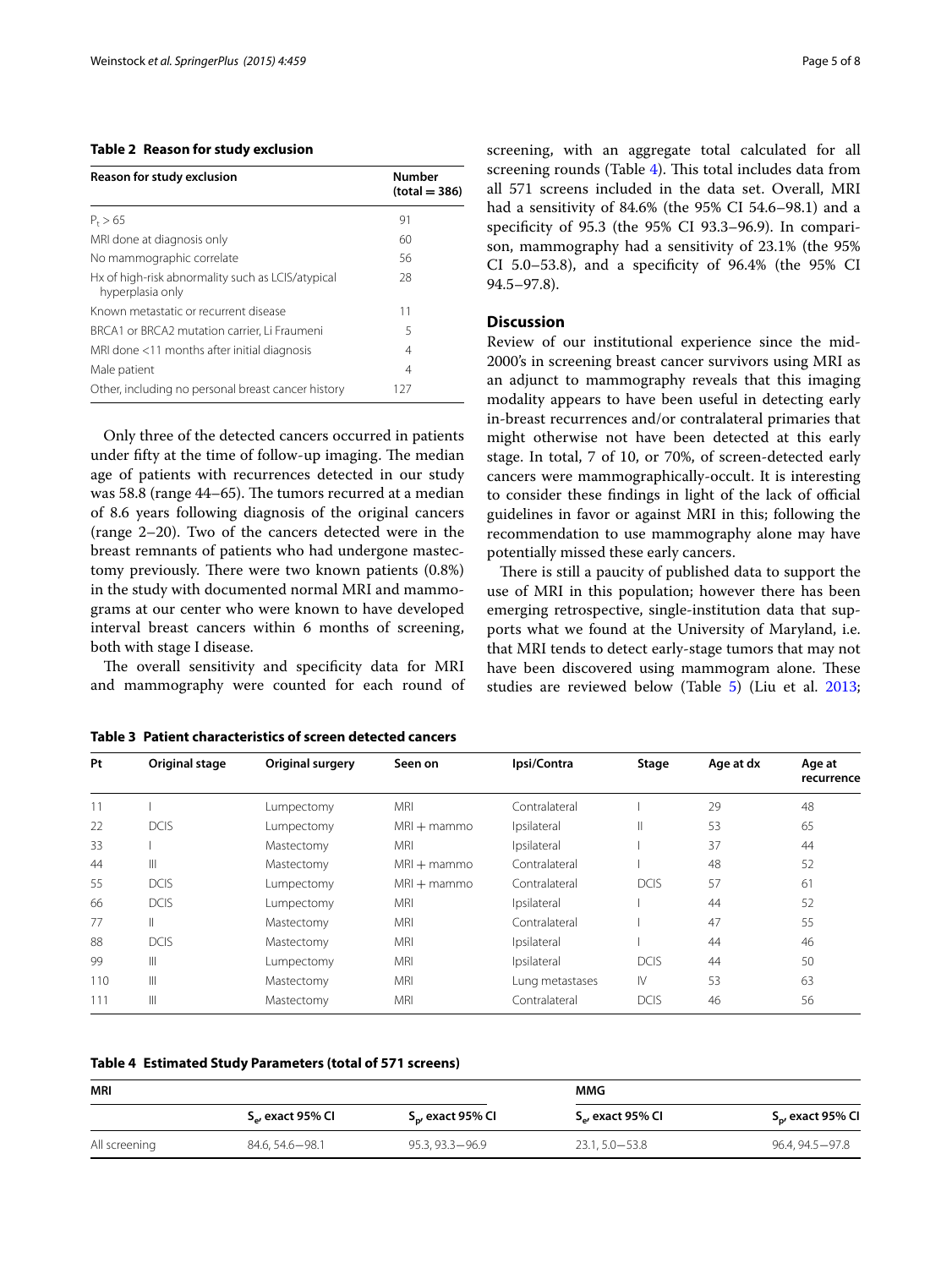| <b>Authors</b>        | No. of pts | <b>Cancers/DCIS detected</b><br>on MRI | Sensitivity | Specificity | <b>PPV</b> |
|-----------------------|------------|----------------------------------------|-------------|-------------|------------|
| Liu et al. (2013)     | 798        | 45                                     | 91.8%       | 92.2%       | 59.2%      |
| Gweon et al. (2013)   | 704        | 10                                     | 83.3%       | 98%         | 41.7%      |
| Geiss et al. (2013)   | 1,498      | 27 <sup>a</sup>                        | n/a         | n/a         | 27%        |
| Brennan et al. (2010) | 144        | 18                                     | n/a         | n/a         | 39%        |
| Schacht et al. (2014) | 208        | 6                                      | n/a         | n/a         | n/a        |
|                       |            |                                        |             |             |            |

<span id="page-5-0"></span>**Table 5 Cancer detection using MRI in breast cancer survivors, review of the literature**

<sup>a</sup> The study included mutation carriers; 7 of the 27 patients (22%) were known BRCA1 or BRCA2 mutation carriers.

Gweon et al. [2013](#page-6-20); Geiss et al. [2013](#page-6-21); Brennan et al. [2010](#page-6-22)). Reported sensitivity of MRI is 91.8 and 83.3%; reported specificity is 92.2 and 98% in these studies (Liu et al. [2013](#page-7-9); Geiss et al. [2013](#page-6-21)), with positive predictive values (PPVs) ranging from as low as 27% to as high as 59.2% (Liu et al. [2013](#page-7-9); Gweon et al. [2013;](#page-6-20) Geiss et al. [2013](#page-6-21); Brennan et al. [2010](#page-6-22)).

Although there is a suggestion of benefit based on these experiences, and based on review of our own data, there is still much research to be done in the prospective setting before this modality can be widely recommended. One of the major limitations of aggressive surveillance in this population that has not rigorously been assessed is how the early detection of breast cancers impacts survival. Women who have survived early stage breast cancer do have competing mortality from the original tumor for several years after the diagnosis. In our study the MRIdetected breast tumors recurred at a median of 8.6 years following diagnosis of the original cancers (range 2–20). Thus it is not known if the detection of second primaries or of in-breast recurrences at early stages confers the same long-term survival benefit as early detection of first cancers in unaffected women. There is limited data on the impact of early detection of new tumors in this cohort, although there is some evidence that it may have some impact on survival (Houssami et al. [2009\)](#page-6-23). Conversely, the overall 5-year mortality from breast cancer has continued to improve over recent years, making recurrences likely to become increasingly relevant as women live longer after their original diagnoses.

When comparing the use of breast MRI in this population, it is also useful to look at the cancer detection rate, which in our case was 4.4%. This rate is comparable to cancer detection rates in the high risk BRCA1 and BRCA2 mutation carrier population, for whom screening breast MRI has indeed been found to be useful and is an imaging modality recommended for wide usage. Although cross-study comparisons are not directly applicable due to differences in methodologies, the breast cancer detection rates in prospective cohorts of BRCA mutation carriers was actually slightly lower than in ours, ranging from 0.8 to 1.6% (Kriege et al. [2006;](#page-6-24) Leach et al. [2005](#page-6-16); Kuhl et al. [2005;](#page-6-14) Lehman et al. [2005](#page-7-8); Sardanelli et al. [2011](#page-7-10); Kuhl et al. [2010\)](#page-6-25). Additionally, in a retrospective study that directly compared the use of MRI in patients with a strong family history vs. patients with a personal history of breast cancer, the detection rate for the latter was higher (Schacht et al. [2014](#page-7-11)).

Our study has several limitations. The retrospective nature of the review of our institutional experience means that we did not control for bias in referral patterns and in selection of breast cancer survivors included in MRI surveillance; there may be inherent differences in our patients that may modify their risk profiles accordingly. Additionally, while we did identify two instances of interval cancers that were known to have occurred in this cohort, there was a small proportion of patients who were followed at outside centers and only referred to our tertiary center for breast imaging. On these patients, definitive follow-up data was not readily available and other interval cancers may have developed in these women that were not accounted for in our study. We also included studies done on patients as early as 2005. There is evidence that sensitivity of MRI improves over time with continued use at the same center, for example from 74 to 94% ( $P = 0.05$ ) in one published experience (Passaperuma et al. [2012](#page-7-12)); thus early institutional experience may be less applicable than current results. Additionally, film mammography was discontinued in favor of digital studies in early 2008, and this may also have had an unknown effect on ongoing sensitivity.

We do note that almost 50% of patients included in our study were African-American. This is a patient population that may be excluded from other centers' analyses due to referral patterns. African-American women are known to have lower incidence but higher mortality from breast cancer than Caucasians, even when accounting for possible differences in access to care and in screening practices (Curtis et al. [2008;](#page-6-26) Carey et al. [2006;](#page-6-27) Stark et al. [2010](#page-7-13)). The inclusion of this diverse patient population helps make our results translatable into real-world practices, whereas patient heterogeneity may make other studies' results less applicable.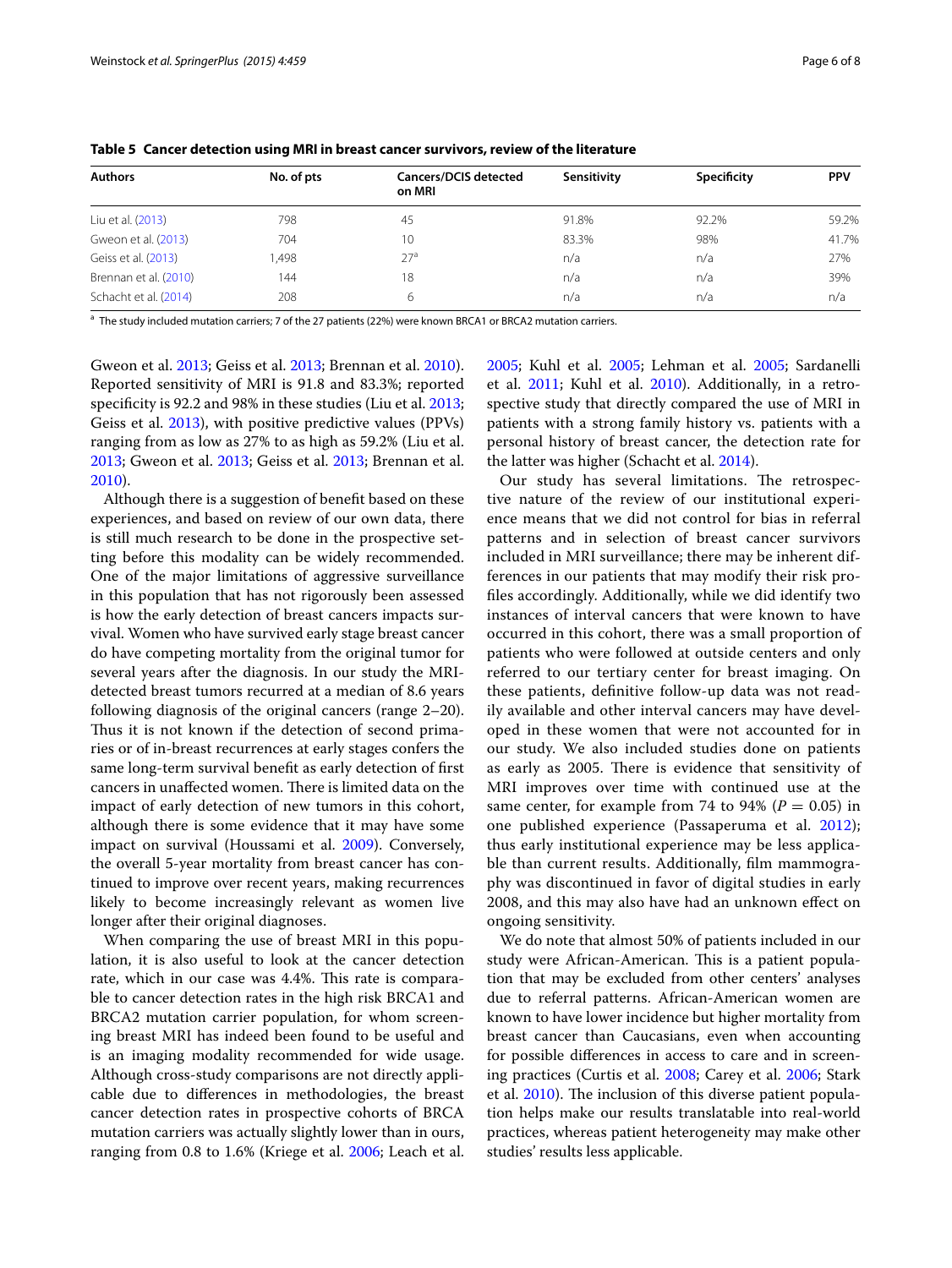#### **Conclusion**

Breast MRI as an adjunct to mammography improves detection of malignancy in breast cancer survivors. The cancer detection rate of 4.4% in our study was similar to the rate reported in BRCA mutation carriers, which is an established indication for using screening breast MRI as adjunct to mammography. While awaiting results of prospective studies in cohorts of breast cancer survivors, data from studies like ours may help guide management of patients in this population.

#### **Authors' contributions**

CW drafted the protocol, carried out the research, and drafted the manuscript. CC reviewed the MRIs discussed in the paper. OG provided statistical input for the trial. KW reviewed patient data and MRIs. SK, EB, SF provided input on study design and execution. OI reviewed any relevant pathology. KT supervised the writing of the protocol, and participated in its design and. All authors read and approved the final manuscript.

#### **Acknowledgements**

The authors have no acknowledgements.

#### **Compliance with ethical guidelines**

#### **Competing interests**

The research described in this manuscript was done in accordance with the laws of the United States of America. The authors report no financial competing interests relevant to the study.

Received: 26 June 2015 Accepted: 14 July 2015 Published online: 28 August 2015

#### **References**

- <span id="page-6-0"></span>(2014) Cancer of the Breast—SEER stat facts sheet. [http://seer.cancer.gov/](http://seer.cancer.gov/statfacts/html/breast.html) [statfacts/html/breast.html](http://seer.cancer.gov/statfacts/html/breast.html) Accessed 5 Nov 2014
- <span id="page-6-5"></span>(2014) Cancer Treatment and Survivorship Facts and Figures 2012–2013. [http://www.cancer.org/acs/groups/content/@epidemiologysurveilance/](http://www.cancer.org/acs/groups/content/%40epidemiologysurveilance/documents/document/acspc-033876.pdf) [documents/document/acspc-033876.pdf](http://www.cancer.org/acs/groups/content/%40epidemiologysurveilance/documents/document/acspc-033876.pdf). Accessed 5 Nov 2014
- <span id="page-6-3"></span>(2014) NCCN Clinical Practice Guidelines in Oncology. Breast Cancer Screening and Diagnosis, Version 1.2014. [http://www.nccn.org/professionals/physi](http://www.nccn.org/professionals/physician_gls/pdf/breast-screening.pdf)[cian\\_gls/pdf/breast-screening.pdf.](http://www.nccn.org/professionals/physician_gls/pdf/breast-screening.pdf) Accessed 5 Nov 2014
- <span id="page-6-9"></span>Ashkanani F, Sarkar T, Needham G, Coldwells A, Ah-See AK, Gilbert FJ, Hutcheon AW, Eremin O, Heys SD (2001) What is achieved by mam-mographic surveillance after breast conservation treatment for breast cancer? Am J Surg 182(3):207–210
- <span id="page-6-22"></span>Brennan S, Liberman L, Dershaw DD, Morris E (2010) Breast MRI screening of women with a personal history of breast cancer. AJR Am J Roentgenol 195(2):510–516. doi[:10.2214/AJR.09.3573](http://dx.doi.org/10.2214/AJR.09.3573)
- <span id="page-6-27"></span>Carey LA, Perou CM, Livasy CA, Dressler LG, Cowan D, Conway K, Karaca G, Troester MA, Tse CK et al (2006) Race, breast cancer subtypes, and survival in the Carolina Breast Cancer Study. JAMA 295(21):2492–2502
- <span id="page-6-7"></span>Carney PA, Miglioretti DL, Yankaskas BC, Kerlikowske K, Rosenberg R, Rutter CM, Geller BM, Abraham LA, Taplin SH, Dignan M et al (2003) Individual and combined effects of age, breast density, and hormone replacement therapy use on the accuracy of screening mammography. Ann Intern Med 138:168–175
- <span id="page-6-1"></span>Chen Y, Thompson W, Semenciw R, Mao Y (1999) Epidemiology of contralateral breast cancer. Cancer Epidemiol Biomark Prev 8:855–861
- <span id="page-6-17"></span>Chiarelli AM, Prummel MV, Muradali D, Majpruz V, Horgan M, Carroll JC et al (2014) Effectiveness of screening with annual magnetic resonance imaging and mammography: results of the initial screen from the ontario high risk breast screening program. J Clin Oncol 32(21):2224–2230. doi:[10.1200/JCO.2013.52.8331](http://dx.doi.org/10.1200/JCO.2013.52.8331)
- <span id="page-6-26"></span>Curtis E, Quale C, Haggstrom D, Smith-Bindman R (2008) Racial and ethnic differences in breast cancer survival: how much is explained by screening,

tumor severity, biology, treatment, comorbidities, and demographics? Cancer 112(1):171–180

- <span id="page-6-11"></span>de la Rochefordière A, Mouret-Fourme E, Asselain B, Scholl SM, Campana F, Broët P, Fourquet A (1996) Metachronous contralateral breast cancer as first event of relapse. Int J Radiat Oncol Biol Phys 36(3):615–621
- <span id="page-6-19"></span>D'Orsi CJ, Bassett LW, Berg WA (2013) Breast Imaging Reporting and Data System, BI-RADS: Mammography, 4th edn. American College of Radiology, Reston, VA
- <span id="page-6-21"></span>Geiss CS, Poole PS, Chikarmane SA, Sippo DA, Birdwell RL (2013) Screening breast MRI in patients previously treated for breast cancer: Diagnostic yield for cancer and false positive interpretation rate radiological society of North America, 2013 Scientific Assembly and Annual Meeting, December 1–6, 2013, Chicago, IL. [http://rsna2013.rsna.org/program/](http://rsna2013.rsna.org/program/details/?emID=13016996) [details/?emID](http://rsna2013.rsna.org/program/details/?emID=13016996)=13016996. Accessed 5 Nov 2014
- <span id="page-6-8"></span>Grosse A, Schreer I, Frischbier HJ, Maass H, Loening T, Bahnsen J (1997) Results of breast conserving therapy for early breast cancer and the role of mammographic follow-up. Int J Radiat Oncol Biol Phys 38:761–767
- <span id="page-6-20"></span>Gweon HM, Cho N, Yi A, Moon WK (2013) Breast MRI Screening in Women Who had Undergone Breast Conserving Therapy for Cancers. Radiological Society of North America 2013 Scientific Assembly and Annual Meeting, December 1–December 6, 2013, Chicago IL. [http://rsna2013.rsna.org/](http://rsna2013.rsna.org/program/details/?emID=13016996) [program/details/?emID](http://rsna2013.rsna.org/program/details/?emID=13016996)=13016996. Accessed 5 Nov 2014
- <span id="page-6-13"></span>Hill-Kayser CE, Harris EE, Hwang WT, Solin LJ (2006) Twenty-year incidence and patterns of contralateral breast cancer after breast conservation treatment with radiation. Int J Radiat Oncol Biol Phys 66(5):1313–1319. doi:[10.1016/j.ijrobp.2006.07.009](http://dx.doi.org/10.1016/j.ijrobp.2006.07.009)
- <span id="page-6-4"></span>Houssami N, Ciatto S (2010) Mammographic surveillance in women with a personal history of breast cancer: how accurate? How effective? Breast. 19(6):439–445
- <span id="page-6-23"></span>Houssami N, Ciatto S, Martinelli F, Bonardi R, Duffy SW (2009) Early detection of second breast cancers improves prognosis in breast cancer survivors. Ann Oncol 20(9):1505–1510. doi:[10.1093/annonc/mdp037](http://dx.doi.org/10.1093/annonc/mdp037)
- <span id="page-6-18"></span>Houssami N, Turner R, Macaskill P, Turnbull L, McCready D, Tuttle T, Vapiwala N, Solin L (2014) An individual person data meta- analysis of preoperative magnetic resonance imaging and breast cancer recurrence. J Clin Oncol 32:392–401
- <span id="page-6-6"></span>Humphrey LL, Helfand M, Chan BK, Woolf SH (2002) Breast cancer screening: a summary of the evidence for the U.S. Preventive Services Task Force. Ann Intern Med 137:347–360
- <span id="page-6-10"></span>Joseph E, Hyacinthe M, Lyman GH, Busch C, Demps L, Reintgen DS, Cox CE (1998) Evaluation of an intensive strategy for follow-up and surveillance of primary breast cancer. Ann Surg Oncol 5(6):522–528
- <span id="page-6-2"></span>Khatcheressian JL, Hurley P, Bantug E, Esserman LJ, Grunfeld E, Halberg F et al (2012) Breast cancer follow-up and management after primary treatment: American Society of Clinical Oncology Clinical Practice Guideline Update. J Clin Oncol 31(7):961–965. doi:[10.1200/JCO.2012.45.9859](http://dx.doi.org/10.1200/JCO.2012.45.9859)
- <span id="page-6-12"></span>Kollias J, Evans AJ, Wilson AR, Ellis IO, Elston CW, Blamey RW et al (2000) Value of contralateral surveillance mammography for primary breast cancer follow-up. World J Surg 24(8):983–989
- <span id="page-6-15"></span>Kriege M, Brekelmans CT, Boetes C, Besnard PE, Zonderland HM, Obdeijin IM et al (2004) Efficacy of MRI and mammography for breast cancer screening in women with a familial or genetic predisposition. N Engl J Med 351:427–437. doi:[10.1056/NEJMoa031759](http://dx.doi.org/10.1056/NEJMoa031759)
- <span id="page-6-24"></span>Kriege M, Brekelmans CT, Boetes C, Muller S, Zonderland HM, Obdeijin IM et al (2006) Differences between first and subsequent rounds of the MRISC breast cancer screening program for women with a familial or genetic predisposition. Cancer 106:2318–2326
- <span id="page-6-14"></span>Kuhl CK, Schrading S, Leutner CC, Morakkabati-Spitz N, Wardelmann E, Fimmers R et al (2005) Mammography, breast ultrasound, and magnetic resonance imaging for surveillance of women with high familial risk for breast cancer. J Clin Oncol 23:8469–8476. doi:[10.1200/JCO.2004.00.4960](http://dx.doi.org/10.1200/JCO.2004.00.4960)
- <span id="page-6-25"></span>Kuhl CK, Weigel S, Schrading S, Arand B, Bieling H, Konig R et al (2010) Prospective multicenter cohort study to refine management recommendations for women at elevated familial risk of breast cancer: the EVA trial. J Clin Oncol 28(9):1450–1457. doi:[10.1200/JCO.2009.23.0839](http://dx.doi.org/10.1200/JCO.2009.23.0839)
- <span id="page-6-16"></span>Leach MO, Boggis CR, Dixon AK, Easton D, Eeles RA, Evans DG et al (2005) Screening with magnetic resonance imaging and mammography of a UK population at high familial risk of breast cancer: a prospective multicentre cohort study (MARIBS). Lancet 365:1769–1778. doi[:10.1016/](http://dx.doi.org/10.1016/S0140-6736(05)66481-1) [S0140-6736\(05\)66481-1](http://dx.doi.org/10.1016/S0140-6736(05)66481-1)